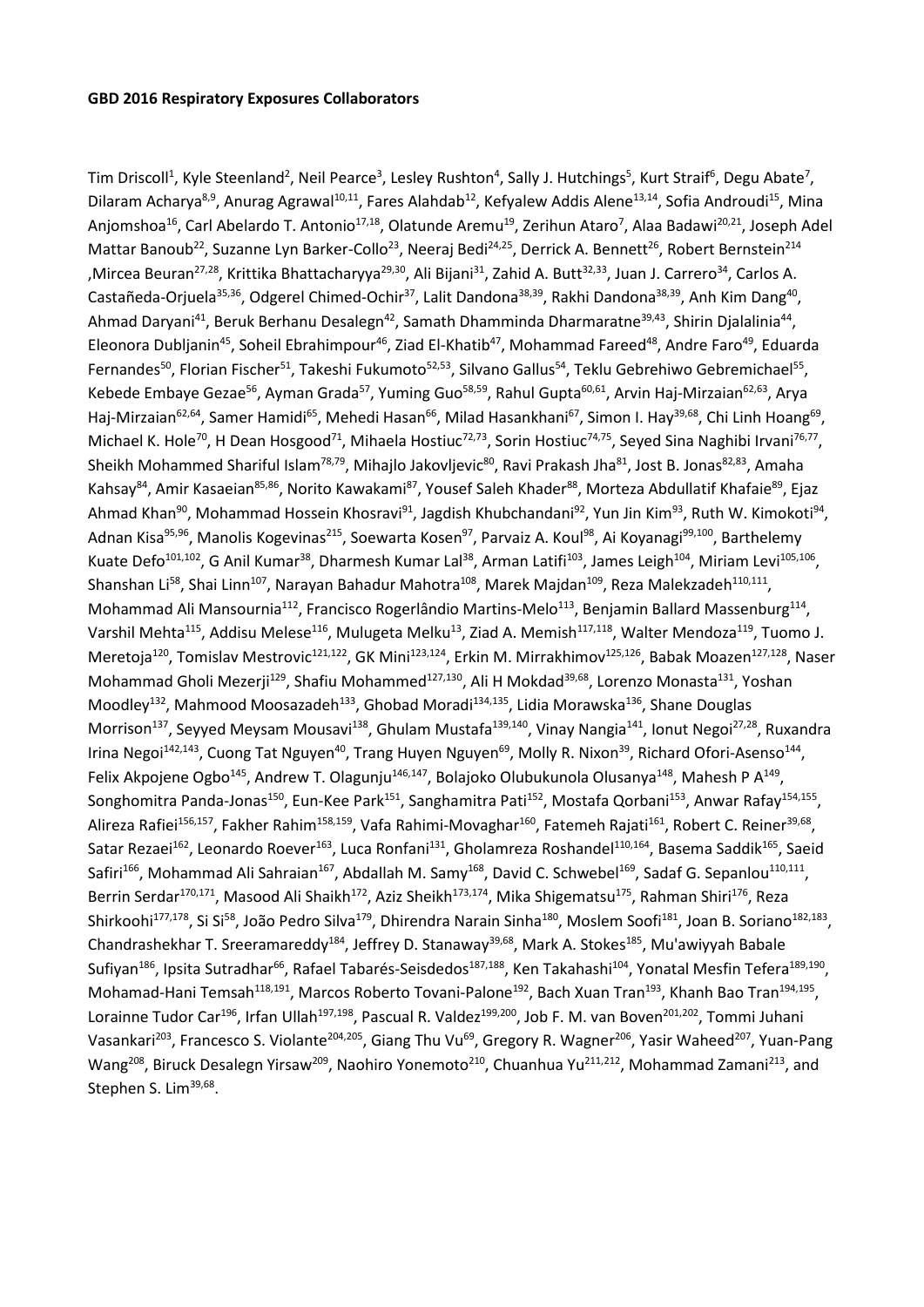## **Affiliations**

Sydney School of Public Health, University of Sydney, Sydney, NSW, Australia.

Rollins School of Public Health, Emory University, Atlanta, GA, USA.

Department of Medical Statistics, London School of Hygiene & Tropical Medicine, London, UK.

Department of Epidemiology and Biostatistics, Imperial College London, London, UK.

School of Health Sciences, University of Manchester, Manchester, UK.

 Section of Evidence Synthesis and Classification, International Agency for Research on Cancer, Lyon, France.

Department of Medical Laboratory Sciences, Haramaya University, Harar, Ethiopia.

Department of Preventive Medicine, Dongguk University, Gyeongju, South Korea.

Department of Community Medicine, Kathmandu University, Devdaha, Nepal.

 Research Area for Informatics and Big Data, CSIR Institute of Genomics and Integrative Biology, Delhi, India.

Department of Internal Medicine, Baylor College of Medicine, Houston, TX, USA.

 Evidence Based Practice Center, Mayo Clinic Foundation for Medical Education and Research, Rochester, MN, USA.

Institute of Public Health, University of Gondar, Gondar, Ethiopia.

Research School of Population Health, Australian National University, Canberra, ACT, Australia.

Department of Medicine, University of Thessaly, Volos, Greece.

 Social Determinants of Health Research Center, Rafsanjan University of Medical Sciences, Rafsanjan, Iran.

 Department of Health Policy and Administration, University of the Philippines Manila, Manila, Philippines.

Department of Applied Social Sciences, Hong Kong Polytechnic University, Hong Kong, China.

School of Health Sciences, Birmingham City University, Birmingham, UK.

Public Health Risk Sciences Division, Public Health Agency of Canada, Toronto, ON, Canada.

Department of Nutritional Sciences, University of Toronto, Toronto, ON, Canada.

Faculty of Medicine, Alexandria University, Alexandria, Egypt.

School of Psychology, University of Auckland, Auckland, New Zealand.

Department of Community Medicine, Gandhi Medical College Bhopal, Bhopal, India.

Jazan University, Jazan, Saudi Arabia.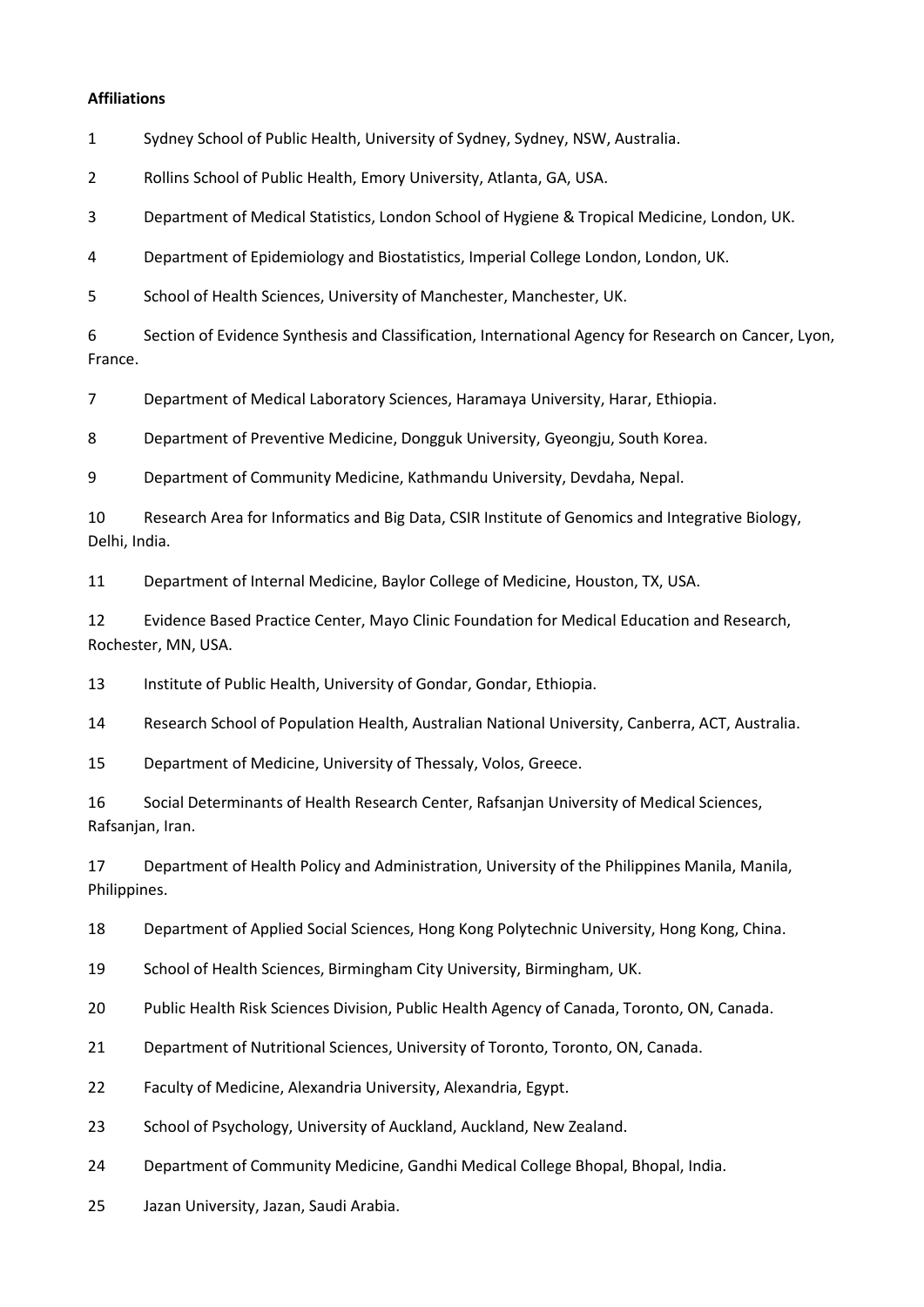Nuffield Department of Population Health, University of Oxford, Oxford, UK.

 Emergency Hospital of Bucharest, Carol Davila University of Medicine and Pharmacy, Bucharest, Romania.

 General Surgery Department, Carol Davila University of Medicine and Pharmacy, Bucharest, Romania.

 Department of Statistical and Computational Genomics, National Institute of Biomedical Genomics, Kalyani, India.

Department of Statistics, University of Calcutta, Kolkata, India.

Social Determinants of Health Research Center, Babol University of Medical Sciences, Babol, Iran.

School of Population and Public Health, University of British Columbia, Vancouver, BC, Canada.

Al Shifa School of Public Health, Al Shifa Trust Eye Hospital, Rawalpindi, Pakistan.

Department of Medical Epidemiology and Biostatistics, Karolinska Institutet, Stockholm, Sweden.

Colombian National Health Observatory, National Institute of Health, Bogota, Colombia.

 Epidemiology and Public Health Evaluation Group, National University of Colombia, Bogota, Colombia.

 Institute of Industrial Ecological Science, University of Occupational and Environmental Health, Kitakyushu, Japan.

Public Health Foundation of India, Gurugram, India.

Institute for Health Metrics and Evaluation, University of Washington, Seattle, WA, USA.

Institute for Global Health Innovations, Duy Tan University, Hanoi, Vietnam.

Toxoplasmosis Research Center, Mazandaran University of Medical Sciences, Sari, Iran.

School of Nutrition, Food Science and Technology, Hawassa University, Hawassa, Ethiopia.

Department of Community Medicine, University of Peradeniya, Peradeniya, Sri Lanka.

44 Deputy of Research and Technology, Ministry of Health and Medical Education, Tehran, Iran.

Faculty of Medicine, University of Belgrade, Belgrade, Serbia.

Center for Infectious Diseases Research, Babol, Iran.

Department of Public Health Sciences, Karolinska Institutet, Stockholm, Sweden.

College of Medicine, Imam Muhammad Ibn Saud Islamic University, Riyadh, Saudi Arabia.

Department of Psychology, Federal University of Sergipe, Sao Cristovao, Brazil.

REQUIMTE/LAQV, University of Porto, Porto, Portugal.

Department of Public Health Medicine, Bielefeld University, Bielefeld, Germany.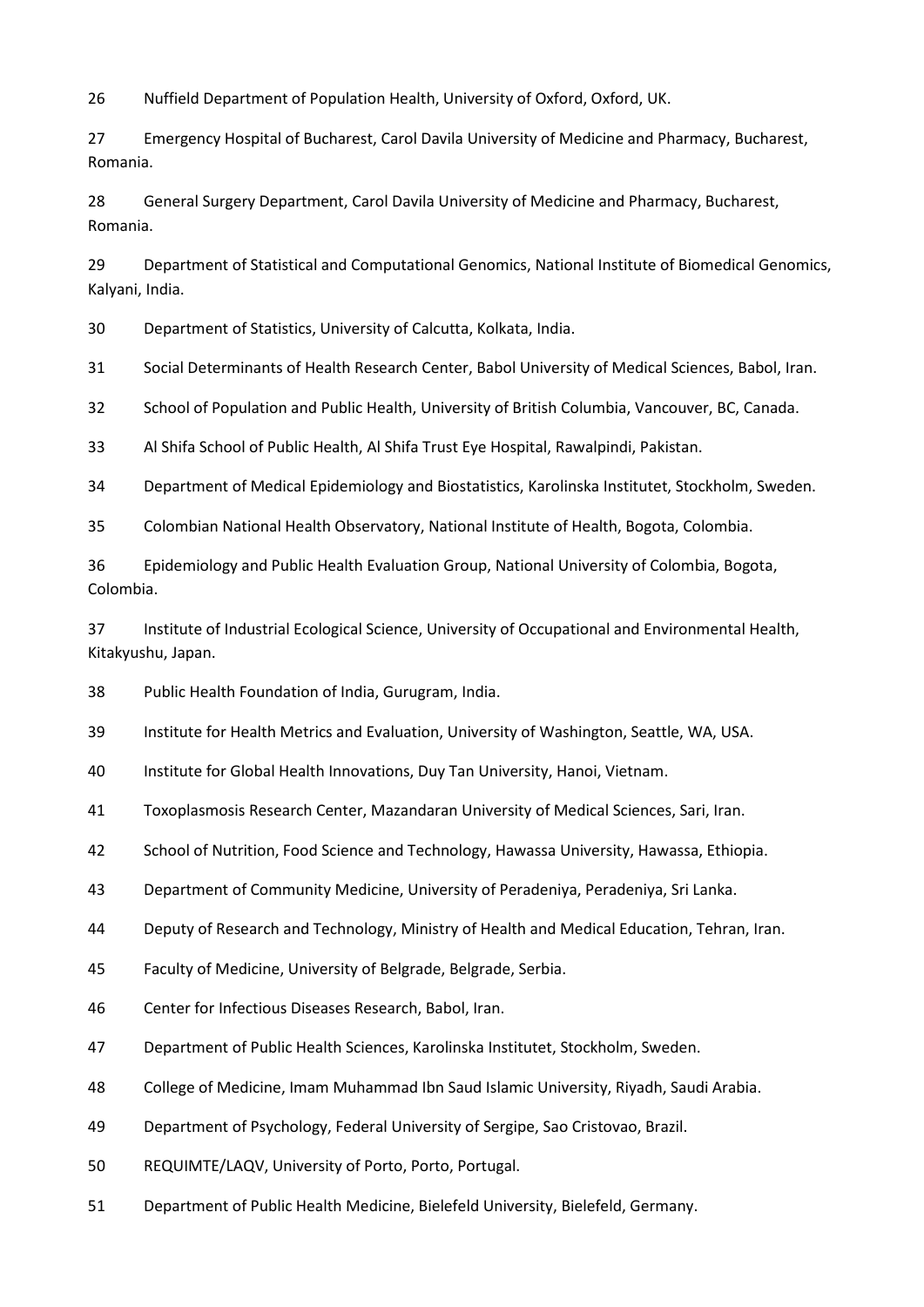Gene Expression & Regulation Program, Cancer Institute (W.I.A.), Philadelphia, PA, USA.

Department of Dermatology, Kobe University, Kobe, Japan.

 Department of Environmental Health Science, Mario Negri Institute for Pharmacological Research, Milan, Italy.

School of Pharmacy, Mekelle University, Mekelle, Ethiopia.

Department of Biostatistics, Mekelle University, Mekelle, Ethiopia.

School of Medicine, Boston University, Boston, MA, USA.

School of Public Health and Preventive Medicine, Monash University, Melbourne, VIC, Australia.

 Department of Epidemiology and Biostatistics, College of Public Health, Zhengzhou University, Zhengzhou, China.

March of Dimes, Arlington, VA, USA.

School of Public Health, West Virginia University, Morgantown, WV, USA.

Department of Pharmacology, Tehran University of Medical Sciences, Tehran, Iran.

 Obesity Research Center, Research Institute for Endocrine Sciences, Shahid Beheshti University of Medical Sciences, Tehran, Iran.

Department of Radiology, Johns Hopkins University, Baltimore, MD, USA.

 School of Health and Environmental Studies, Hamdan Bin Mohammed Smart University, Dubai, United Arab Emirates.

James P Grant School of Public Health, BRAC University, Dhaka, Bangladesh.

School of Nutrition and Food Sciences, Tabriz University of Medical Sciences, Tabriz, Iran.

 Department of Health Metrics Sciences, School of Medicine, University of Washington, Seattle, WA, USA.

Center of Excellence in Behavioral Medicine, Nguyen Tat Thanh University, Ho Chi Minh, Vietnam.

Department of Pediatrics, Dell Medical School, University of Texas Austin, Austin, TX, USA.

 Department of Epidemiology and Population Health, Albert Einstein College of Medicine, Bronx, NY, USA.

 Department of General Surgery, Carol Davila University of Medicine and Pharmacy, Bucharest, Romania.

Department of Internal Medicine, Bucharest Emergency Hospital, Bucharest, Romania.

 Faculty of Dentistry, Department of Legal Medicine and Bioethics, Carol Davila University of Medicine and Pharmacy, Bucharest, Romania.

Clinical Legal Medicine, National Institute of Legal Medicine Mina Minovici, Bucharest, Romania.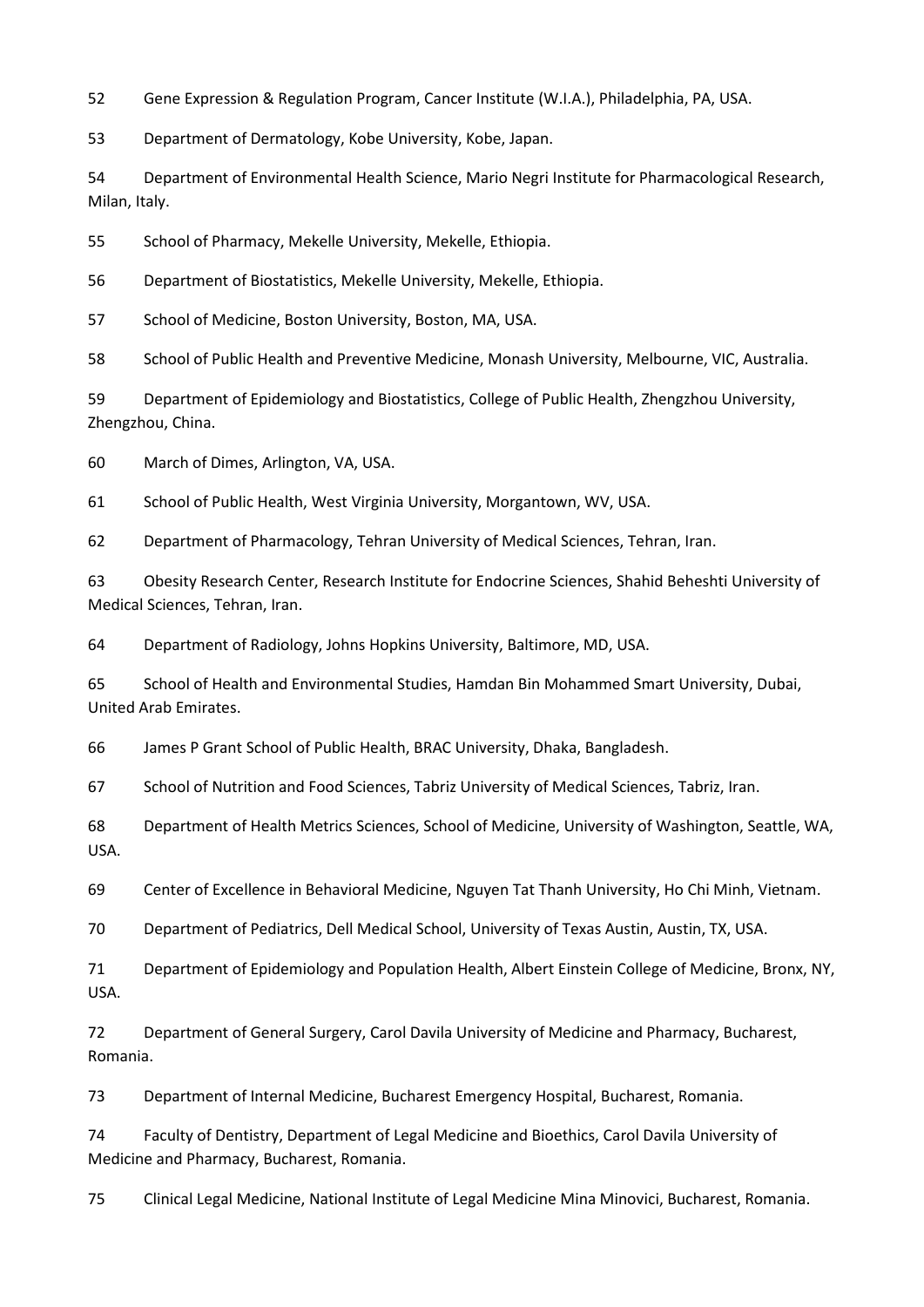Research Institute for Endocrine Sciences, Shahid Beheshti University of Medical Sciences, Tehran, Iran.

Non-communicable Diseases Research Center, Tehran University of Medical Sciences, Tehran, Iran.

Institute for Physical Activity and Nutrition, Deakin University, Burwood, VIC, Australia.

Sydney Medical School, University of Sydney, Sydney, NSW, Australia.

 N.A.Semashko Department of Public Health and Healthcare, I.M. Sechenov First Moscow State Medical University (Sechenov University), Moscow, Russia.

Department of Community Medicine, Banaras Hindu University, Varanasi, India.

Department of Ophthalmology, Heidelberg University, Mannheim, Germany.

Beijing Institute of Ophthalmology, Beijing Tongren Hospital, Beijing, China.

Department of Nutrition and Dietetics, Mekelle University, Mekelle, Ethiopia.

 Hematology-Oncology and Stem Cell Transplantation Research Center, Tehran University of Medical Sciences, Tehran, Iran.

Hematologic Malignancies Research Center, Tehran University of Medical Sciences, Tehran, Iran.

Department of Mental Health, University of Tokyo, Tokyo, Japan.

 Department of Public Health and Community Medicine, Jordan University of Science and Technology, Ramtha, Jordan.

 Social Determinants of Health Research Center, Ahvaz Jundishapur University of Medical Sciences, Ahvaz, Iran.

Epidemiology and Biostatistics Department, Health Services Academy, Islamabad, Pakistan.

 International Otorhinolaryngology Research Association (IORA), Universal Scientific Education and Research Network (USERN), Tehran, Iran.

Department of Nutrition and Health Science, Ball State University, Muncie, IN, USA.

School of Medicine, Xiamen University Malaysia, Sepang, Malaysia.

Department of Nutrition, Simmons College, Boston, MA, USA.

 Department of Health Management and Health Economics, Kristiania University College, Oslo, Norway.

 Department of Health Services Policy and Management, University of South Carolina, Columbia, SC, USA.

Independent Consultant, Jakarta, Indonesia.

 Department of Internal and Pulmonary Medicine, Sheri Kashmir Institute of Medical Sciences, Srinagar, India.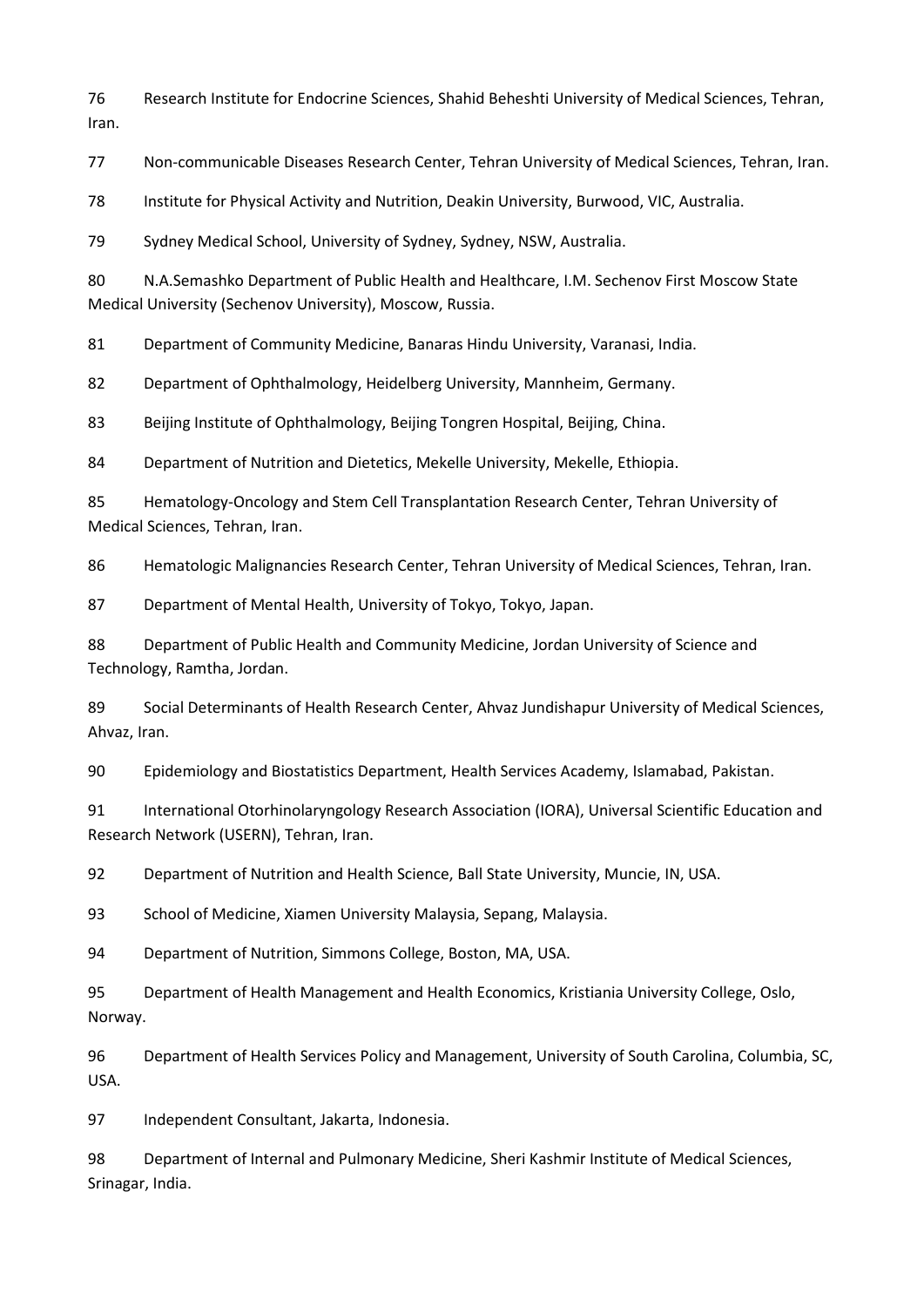- CIBERSAM, San Juan de Dios Sanitary Park, Sant Boi de Llobregat, Spain.
- Catalan Institution for Research and Advanced Studies (ICREA), Barcelona, Spain.
- Department of Demography, University of Montreal, Montreal, QC, Canada.

Department of Social and Preventive Medicine, University of Montreal, Montreal, QC, Canada.

Department of Public Health, Maragheh University of Medical Sciences, Maragheh, Iran.

Asbestos Diseases Research Institute, University of Sydney, Sydney, NSW, Australia.

 Regional Centre for the Analysis of Data on Occupational and Work-related Injuries and Diseases, Local Health Unit Tuscany Centre, Florence, Italy.

Department of Health Sciences, University of Florence, Florence, Italy.

School of Public Health, University of Haifa, Haifa, Israel.

108 Institute of Medicine, Tribhuvan University, Kathmandu, Nepal.

Department of Public Health, Trnava University, Trnava, Slovakia.

Digestive Diseases Research Institute, Tehran University of Medical Sciences, Tehran, Iran.

Non-Communicable Diseases Research Center, Shiraz University of Medical Sciences, Shiraz, Iran.

Department of Epidemiology and Biostatistics, Tehran University of Medical Sciences, Tehran, Iran.

Campus Caucaia, Federal Institute of Education, Science and Technology of Ceará, Caucaia, Brazil.

Division of Plastic Surgery, University of Washington, Seattle, WA, USA.

Department of Internal Medicine, SevenHills Hospital, Mumbai, India.

Department of Medical Laboratory Science, Bahir Dar University, Bahir Dar, Ethiopia.

 Research Department Prince Mohammed Bin Abdulaziz Hospital, Ministry of Health, Riyadh, Saudi Arabia.

College of Medicine, Alfaisal University, Riyadh, Saudi Arabia.

Peru Country Office, United Nations Population Fund (UNFPA), Lima, Peru.

Breast Surgery Unit, Helsinki University Hospital, Helsinki, Finland.

Clinical Microbiology and Parasitology Unit, Dr. Zora Profozic Polyclinic, Zagreb, Croatia.

University Centre Varazdin, University North, Varazdin, Croatia.

 Global Institute of Public Health, Ananthapuri Hospitals and Research Institute, Trivandrum, India, Trivandrum, India.

 Achutha Menon Centre for Health Science Studies, Sree Chitra Tirunal Institute for Medical Sciences and Technology, Trivandrum, India.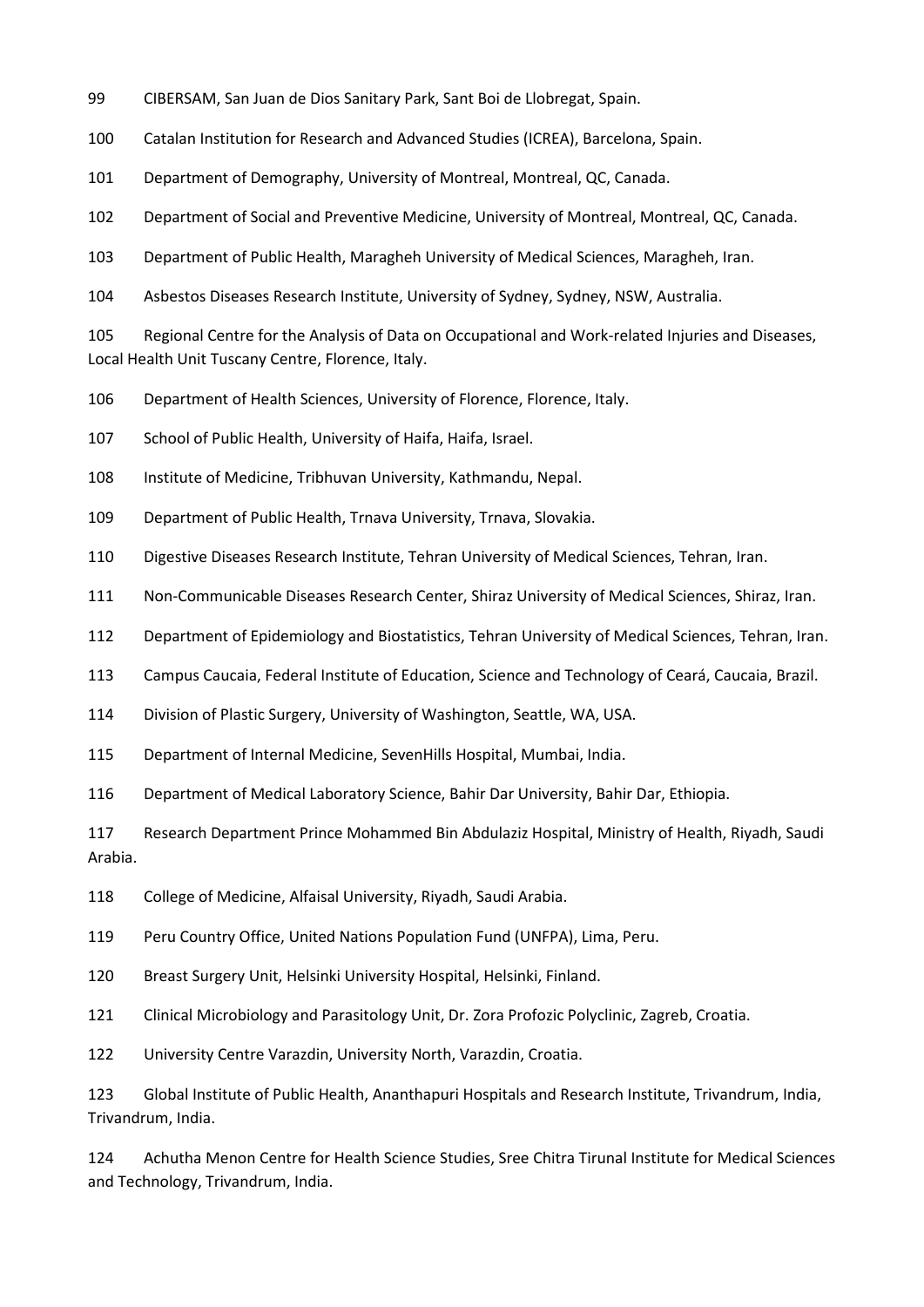Faculty of General Medicine, Kyrgyz State Medical Academy, Bishkek, Kyrgyzstan.

 Department of Atherosclerosis and Coronary Heart Disease, National Center of Cardiology and Internal Disease, Bishkek, Kyrgyzstan.

 Heidelberg Institute of Global Health (HIGH), Faculty of Medicine and University Hospital, Heidelberg University, Heidelberg, Germany.

Institute of Addiction Research (ISFF), Frankfurt University of Applied Sciences, Frankfurt, Germany.

Department of Biostatistics, Hamadan University of Medical Sciences, Hamadan, Iran.

Health Systems and Policy Research Unit, Ahmadu Bello University, Zaria, Nigeria.

 Clinical Epidemiology and Public Health Research Unit, Burlo Garofolo Institute for Maternal and Child Health, Trieste, Italy.

Department of Public Health Medicine, University of KwaZulu-Natal, Durban, South Africa.

Health Sciences Research Center, Mazandaran University of Medical Sciences, Sari, Iran.

 Social Determinants of Health Research Center, Kurdistan University of Medical Sciences, Sanandaj, Iran.

 Department of Epidemiology and Biostatistics, Kurdistan University of Medical Sciences, Sanandaj, Iran.

 International Laboratory for Air Quality and Health, Queensland University of Technology, Brisbane, QLD, Australia.

Department of Surgery, University of Washington, Seattle, WA, USA.

 Department of Health Management and Economics, Tehran University of Medical Sciences, Tehran, Iran.

Department of Pediatric Medicine, Nishtar Medical University, Multan, Pakistan.

Department of Pediatrics, Institute of Mother & Child Care, Multan, Pakistan.

Suraj Eye Institute, Nagpur, India.

 Anatomy and Embryology Department, Carol Davila University of Medicine and Pharmacy, Bucharest, Romania.

Department of Cardiology, Cardio-Aid, Bucharest, Romania.

 Centre of Cardiovascular Research and Education in Therapeutics, Monash University, Melbourne, VIC, Australia.

Translational Health Research Institute, Western Sydney University, Penrith, NSW, Australia.

 Department of Psychiatry and Behavioural Neurosciences, McMaster University, Hamilton, ON, Canada.

Department of Psychiatry, University of Lagos, Lagos, Nigeria.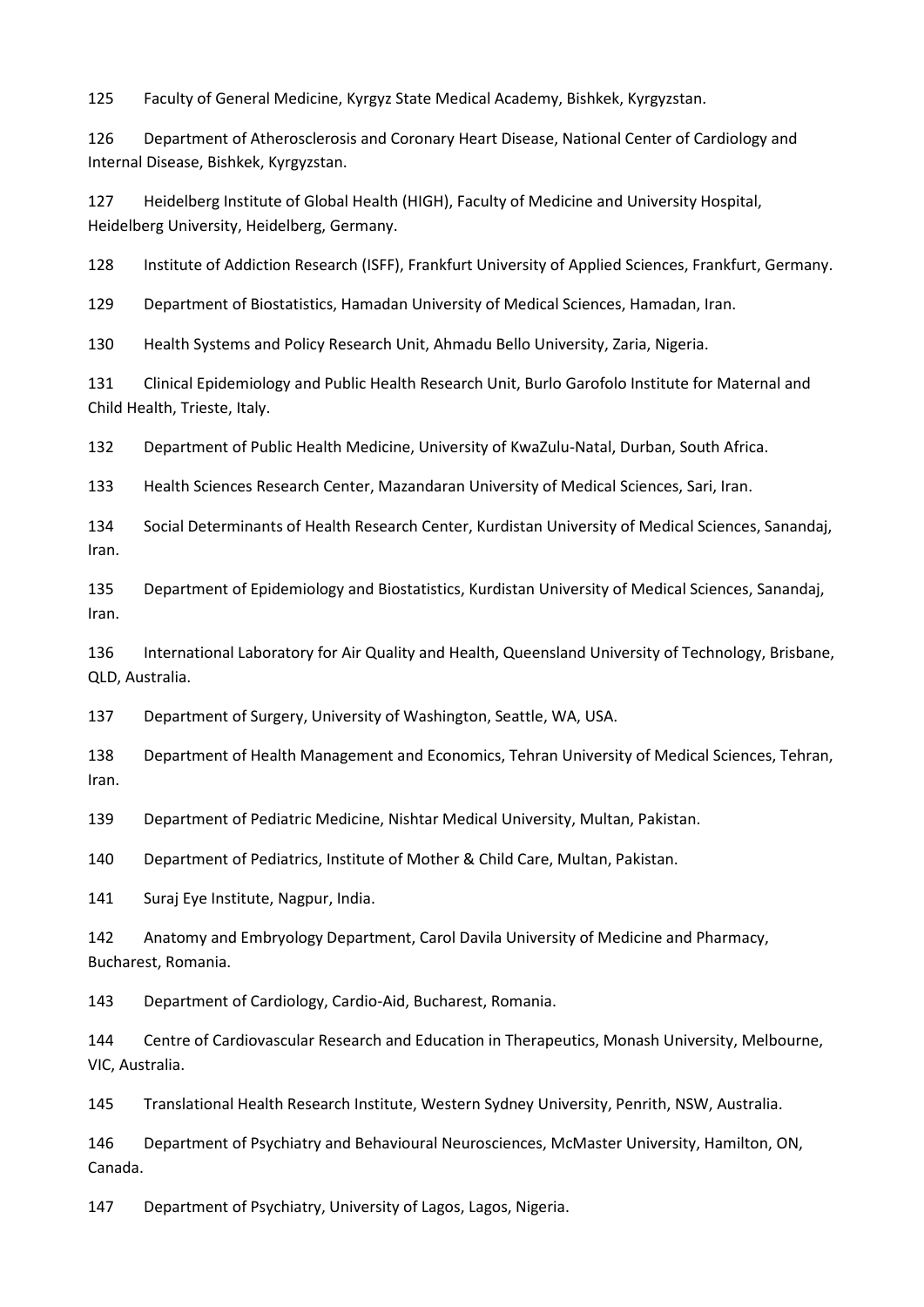Centre for Healthy Start Initiative, Lagos, Nigeria.

 Department of TB & Respiratory Medicine, Jagadguru Sri Shivarathreeswara University, Mysore, India.

Augenpraxis Jonas, Heidelberg University, Heidelberg, Germany.

Department of Medical Humanities and Social Medicine, Kosin University, Busan, South Korea.

Regional Medical Research Centre, Indian Council of Medical Research, Bhubaneswar, India.

Non-communicable Diseases Research Center, Alborz University of Medical Sciences, Karaj, Iran.

Department of Epidemiology & Biostatistics, Contech School of Public Health, Lahore, Pakistan.

Contech International Health Consultants, Lahore, Pakistan.

Department of Immunology, Mazandaran University of Medical Sciences, Sari, Iran.

Molecular and Cell Biology Research Center, Mazandaran University of Medical Sciences, Sari, Iran.

 Thalassemia and Hemoglobinopathy Research Center, Ahvaz Jundishapur University of Medical Sciences, Ahvaz, Iran.

 Endocrinology and Metabolism Molecular-Cellular Sciences Institute, Tehran University of Medical Sciences, Tehran, Iran.

Sina Trauma and Surgery Research Center, Tehran University of Medical Sciences, Tehran, Iran.

 Department of Health Education & Promotion, Kermanshah University of Medical Sciences, Kermanshah, Iran.

 Environmental Determinants of Health Research Center, Kermanshah University of Medical Sciences, Kermanshah, Iran.

Department of Clinical Research, Universidade Federal de Uberlândia, Uberlândia, Brazil.

 Golestan Research Center of Gastroenterology and Hepatology, Golestan University of Medical Sciences, Gorgan, Iran.

Medical Department, University of Sharjah, Sharjah, United Arab Emirates.

 Department of Epidemiology and Biostatistics, School of Public Health, Tabriz University of Medical Sciences, Tabriz, Iran.

Multiple Sclerosis Research Center, Tehran University of Medical Sciences, Tehran, Iran.

Department of Entomology, Ain Shams University, Cairo, Egypt.

Department of Psychology, University of Alabama at Birmingham, Birmingham, AL, USA.

Environmental Health Associates LLC, Englewood, CO, USA.

School of Public Health, University of Colorado Denver, Denver, CO, USA.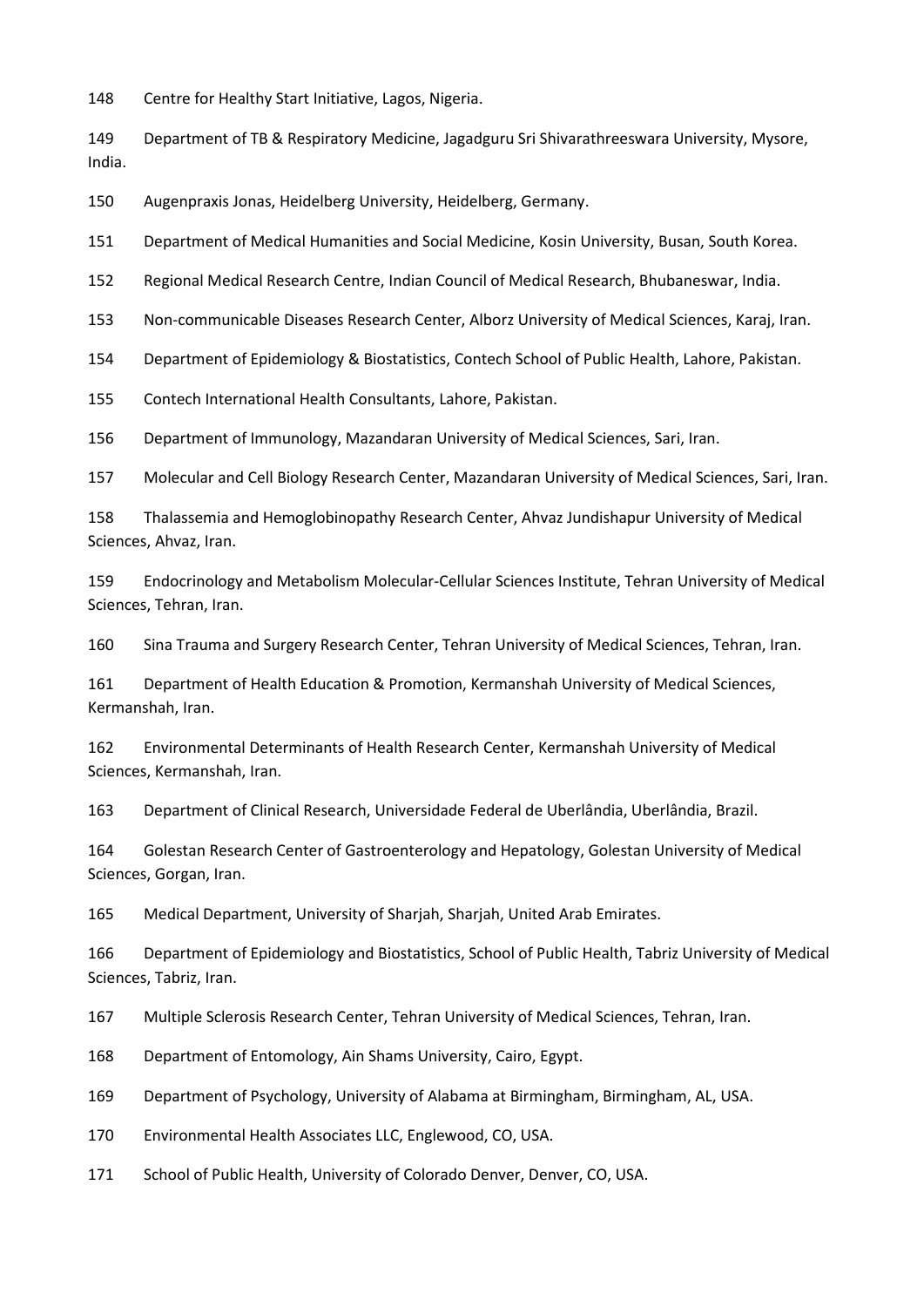Independent Consultant, Karachi, Pakistan.

 Usher Institute of Population Health Sciences and Informatics, University of Edinburgh, Edinburgh, UK.

Division of General Internal Medicine and Primary Care, Harvard University, Boston, MA, USA.

National Institute of Infectious Diseases, Tokyo, Japan.

Finnish Institute of Occupational Health, Helsinki, Finland.

Cancer Research Institute, Tehran University of Medical Sciences, Tehran, Iran.

Cancer Biology Research Center, Tehran University of Medical Sciences, Tehran, Iran.

UCIBIO, University of Porto, Porto, Portugal.

Department of Epidemiology, School of Preventive Oncology, Patna, India.

 Social Development and Health Promotion Research Center, Kermanshah University of Medical Sciences, Kermanshah, Iran.

Hospital Universitario de la Princesa, Universidad Autónoma de Madrid, Madrid, Spain.

 Centro de Investigación en Red de Enfermedades Respiratorias (CIBERES), Instituto de Salud Carlos III (ISCIII), Madrid, Spain.

Division of Community Medicine, International Medical University, Kuala Lumpur, Malaysia.

Department of Psychology, Deakin University, Burwood, VIC, Australia.

Department of Community Medicine, Ahmadu Bello University, Zaria, Nigeria.

Department of Medicine, University of Valencia, Valencia, Spain.

 Carlos III Health Institute, Biomedical Research Networking Center for Mental Health Network (CiberSAM), MADRID, Spain.

School of Public Health, University of Adelaide, Adelaide, SA, Australia.

Department of Environmental Health, Wollo University, Dessie, Ethiopia.

Department of Pediatrics, King Saud University, Riyadh, Saudi Arabia.

Department of Pathology and Legal Medicine, University of São Paulo, Ribeirão Preto, Brazil.

Department of Health Economics, Hanoi Medical University, Hanoi, Vietnam.

 Department of Molecular Medicine and Pathology & Auckland Cancer Society Research Centre, University of Auckland, Auckland, New Zealand.

Maurice Wilkins Centre for Biodiscovery, Auckland, New Zealand.

Lee Kong Chian School of Medicine, Nanyang Technological University, Singapore, Singapore.

Gomal Center of Biochemistry and Biotechnology, Gomal University, Dera Ismail Khan, Pakistan.